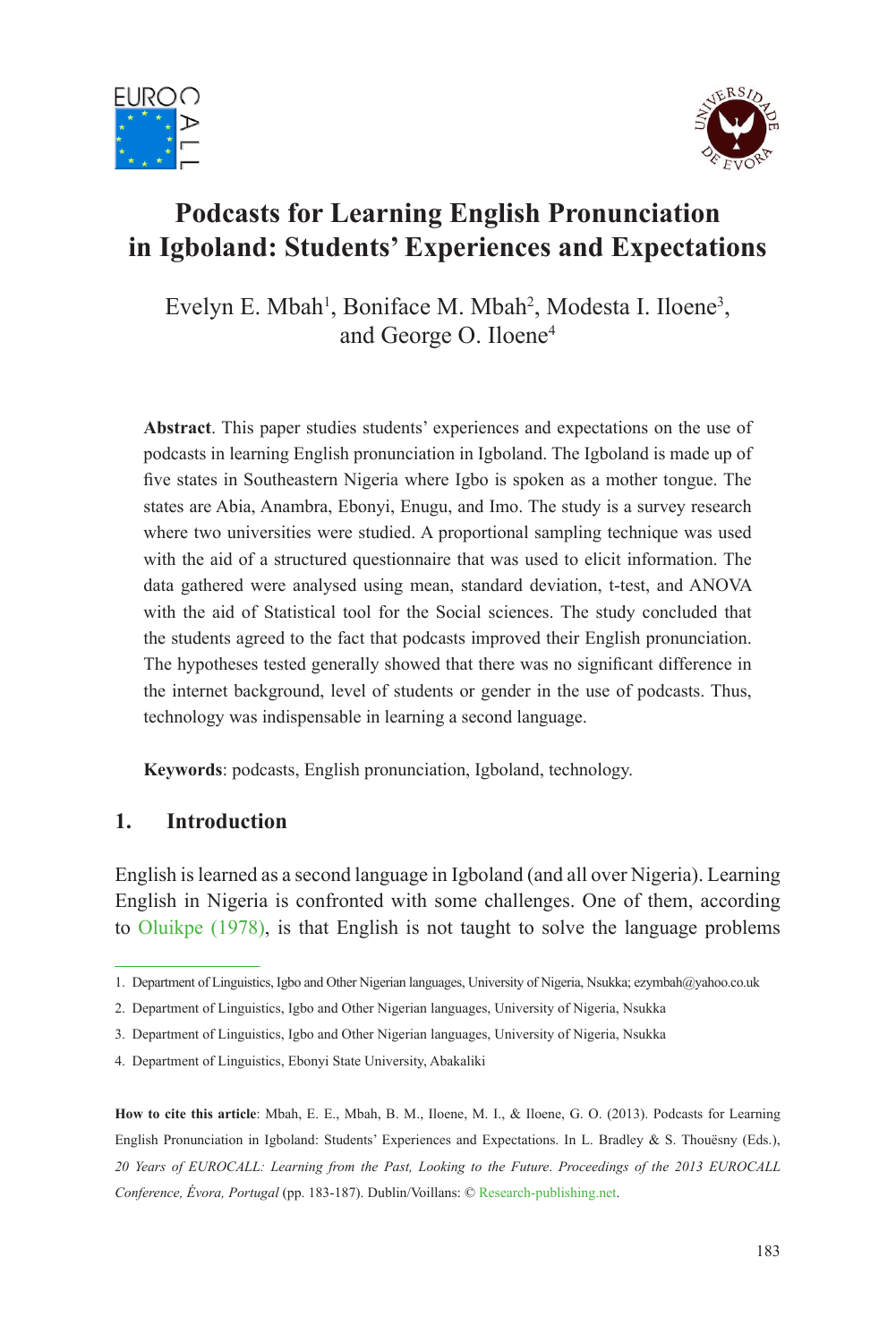relating to the linguistic peculiarities of Nigerian learners. Some of these include the fact that rather than writing textbooks for commercial purposes as it is the practise in the country, they should be written for different language groups to solve their particular linguistic issues. Language teaching in Nigeria like in other parts of the world involves teaching pronunciation, vocabulary, grammar and the culture of the target language. The place of pronunciation in L2 teaching is often relegated to the background when compared to the place of grammar, vocabulary and culture (Lord, 2008). Part of the reason for the relegation is that many teachers assume that with more input on the L2, students will learn pronunciation, or it will be acquired sometime later.

Native-like pronunciation is needed especially now that the world is becoming globalised and considering the position of the English language internationally. To be meaningful from an international perspective, effective communication is required. Thus, an L2 learner should strive to acquire native-like pronunciation to achieve intelligibility because it is a key factor for effective communication. Technology is essential in minimizing L1 segmental transfer to L2. Podcasting is one of the techniques used to enhance L2 pronunciation (Knight, 2010). The netgeneration students are often very busy and involve themselves in multitasking (Tapscott,  $2009$ ) and many of them have devices for playing audio files (Rainie & Madden, 2005; Schmidt, 2008; Tapscott, 2009). These reasons combined make podcasts relevant to be one of the tools used in delivering L2 materials to the students.

## **2. Purpose of the study**

The general objective of this research is to identify podcasts for learning English pronunciation by students in Igboland. Its specific objectives are to find out whether or not the students' background in internet or computer assisted language learning (CALL) affect the use of English as a second language (ESL) podcasts. For this, how the types of gadgets that students use for podcasts affect their interest in listening to podcasts is worth exploring together with background information on the students' first knowledge of podcasts. Further objectives are to explore the reasons students listen to podcasts as well as their expectations, and if listening to podcasts influence the students' performance in English phonetics related courses and their spoken English and English phonetics. Additional objectives include to test some hypotheses that seek to know the level of difference in the mean ratings of the four levels of undergraduate studies on the influences of students' background information on the knowledge of podcasts, on podcasts and performance in English phonetics, and on students' experiences in the use of podcasts. In addition, the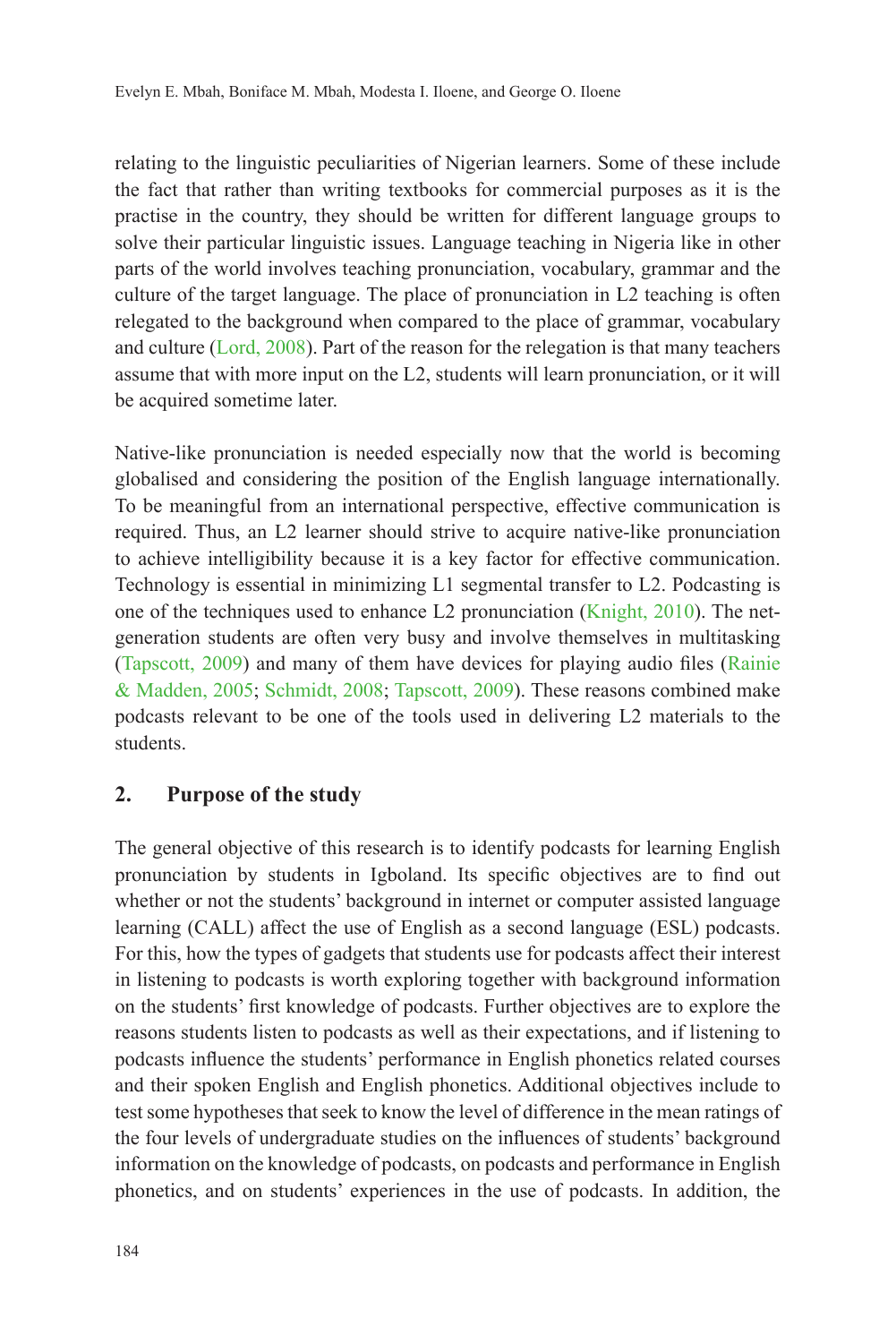objectives are to examine the level of difference in the mean ratings of gender on influences of students' background on internet or CALL, the types of gadget in the active use of podcasts, reasons for listening to podcasts, and students' expectations in using podcasts to learn English pronunciation.

## **3. Findings and discussion**

The study suggests that the students' background on internet or computer assisted language learning affects their use of ESL podcasts and that there are significant differences in the mean ratings of male and female students on accessing courses and class assignments, listening to online podcasts, and posting comments to online groups and social networks. There are no significant differences in the mean ratings of the responses of male and female students in making PowerPoint slides, downloading online podcasts, creating/working on a webpage, journal and weblog, checking emails with different browsers, and sharing ideas using e-learning forum platforms.

The respondents agreed that an ipod/Mp3 player, desktop computer, laptop/ notebook computer, cell phone, Blackberry, Mp4 and the like, digital camera, and webcam are the types of gadgets that affect active use of podcasts. Concerning the students' background information on the knowledge of podcasts, there are no significant differences in the mean ratings of the responses of students at all levels of undergraduate education. The knowledge of podcasts was through a friend who had an interest in acquiring the native speaker's pronunciation. Learning of podcasts is considered necessary. There are no significant differences in the mean ratings of the responses of students at all levels of undergraduate studies on the point that the knowledge of podcasts was through the teacher.

The respondents agreed that vocabulary, pronunciation, composition, grammar, logical reasoning, socialisation, lectures, and entertainment are the students' reasons for listening to podcasts. There are no significant differences in the mean ratings of the responses on students' reasons for listening to podcasts at all levels of education on the above eight items. The respondents agreed that podcasts have positively affected scores in English phonetics courses, improved oral English performance more than vocabulary, grammar, and level of logical reasoning. There are no significant differences in the mean ratings of the responses of students. At all levels of education on podcasts they have positively affected scores in English phonetics courses. Podcasts have improved English pronunciation more than vocabulary, grammar, and level of logical reasoning, while the fact that podcasts have improved oral English performance shows a significant difference.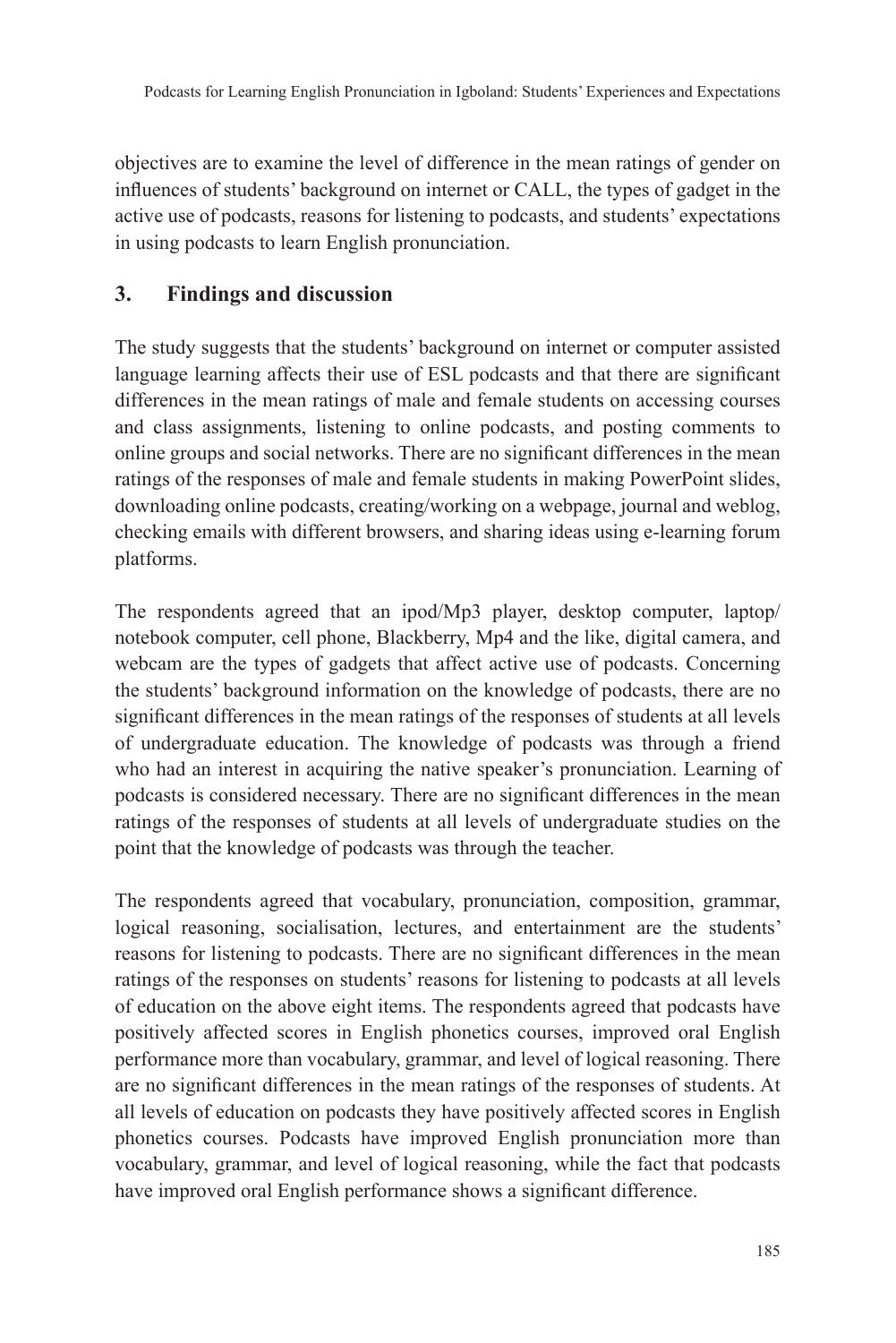The respondents agreed that it is convenient to listen to podcasts at any place and any time. They possess the ability to download and save podcasts to computer/ portable devices conveniently/easily, listening to podcasts on a computer, ipod or Mp3 player. Listening to any kind of podcasts is interesting and there are no significant differences in the mean ratings of the responses on students' experiences in using podcasts for learning English pronunciation at all levels of education. The respondents agreed that the presenter's voice should be clear, podcasts should be interactive, free/cheap internet access should be provided by the university administration, and teachers of English phonetics and other related courses should be abreast of new technologies in learning pronunciation. These are the students' expectations in using podcasts to learn English pronunciation. There are no significant differences in the mean ratings of the responses of students' expectations in using podcasts to learn English pronunciation at all levels of education.

The overall results of the study showed that there was a significant improvement on the students' performance in English phonetics. As such, we employ teachers of another language to encourage the use of authentic audio technology in native speakers' accent in delivering their learning materials. This kind of audio will equip the students more than solely relying on the teacher's production which may be affected by mother tongue interference.

## **4. Conclusion**

This study sought to investigate students' experiences and expectations on the use of podcasts to learn English pronunciation in the Igbo speech community. Most students testified to the fact that although their first knowledge of podcasts was independent of their teacher, they see podcasts as an effective tool that has reasonably improved their oral as well as written performance in English phonetics related courses through the use of portable gadgets. Podcasts are therefore a pedagogic instrument that learners of English language in Igbo speech community embrace in learning English as a second language in all levels of undergraduate education irrespective of gender.

## **References**

- Knight, R-A. (2010). Sounds for study: Speech and language therapy students' use and perception of exercise podcasts for phonetics. *International Journal of Teaching and Learning in Higher Education, 22*(3), 269-276.
- Lord, G. (2008). Podcasting communities and second language pronunciation. *Foreign Language Annals, 41*(2), 364-379. doi: 10.1111/j.1944-9720.2008.tb03297.x